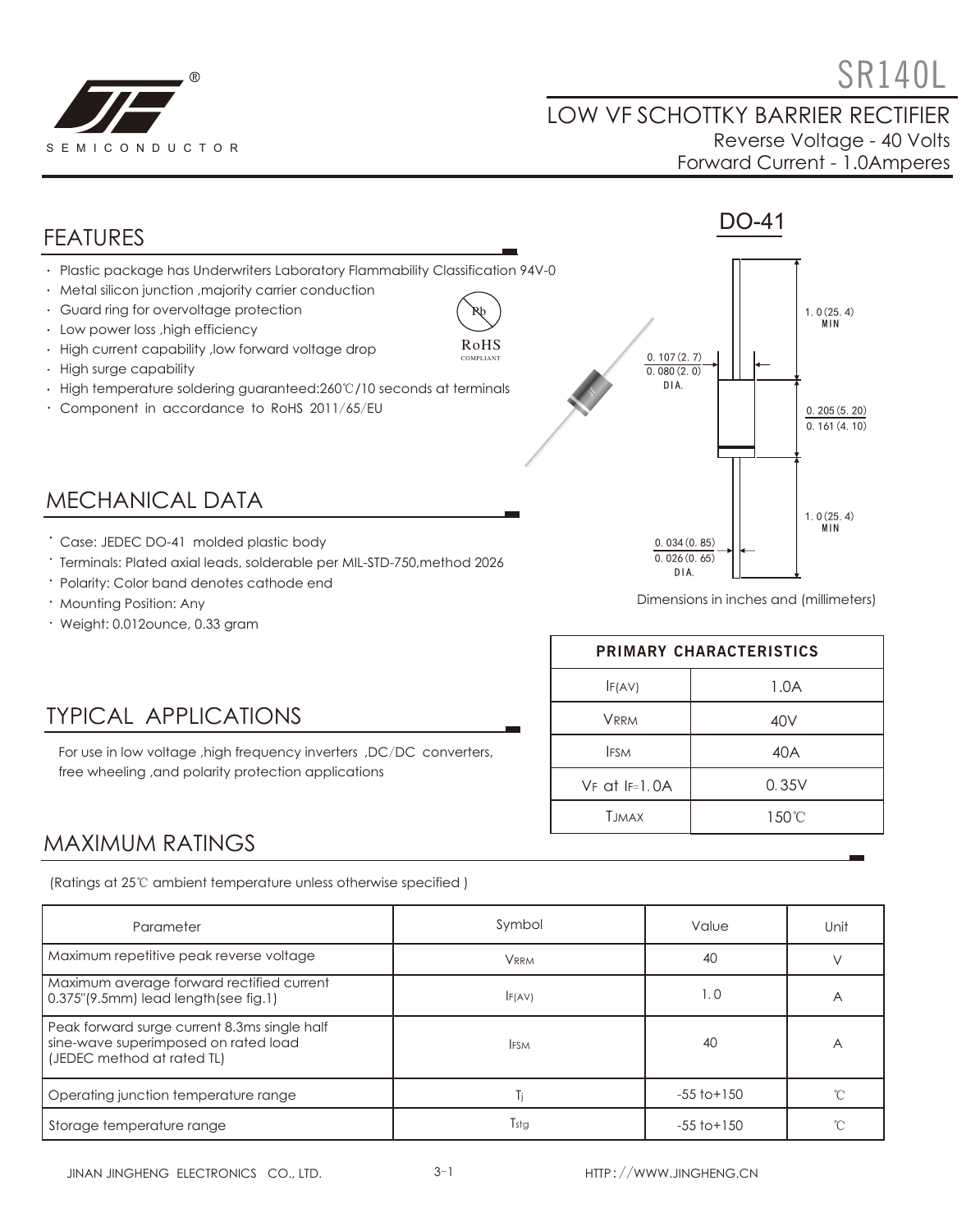## RATINGS AND CHARACTERISTIC OF SR140L

## ELECTRICAL CHARACTERISTCS(TA=25℃ Unless otherwise noted)

| Parameter                    | <b>Test Conditions</b> |                      | Symbol              | TYP. | MAX. | Unit    |
|------------------------------|------------------------|----------------------|---------------------|------|------|---------|
| Instaneous forward voltage   |                        | $T_A = 25^{\circ}C$  | $V_F$ <sup>1)</sup> | 0.43 | 0.45 | $\vee$  |
|                              | $IF=1.0A$              | $T_A = 100^{\circ}C$ |                     | 0.37 | 0.39 |         |
|                              |                        | $T_A = 125^{\circ}C$ |                     | 0.35 | 0.37 |         |
| Reverse current              | $V_R = 40V$            | $T_A = 25^{\circ}C$  | $R^{2}$             | 50   | 200  | $\mu$ A |
|                              |                        | $T_A = 100^{\circ}C$ |                     | 5    | 10   | mA      |
|                              |                        | $Ta=125^{\circ}C$    |                     | 15   | 30   |         |
| Typical junction capacitance | 4V, 1MHz               |                      | C」                  | 110  |      | pF      |

Notes: 1.Pulse test: 300 μs pulse width,1% duty cycle

2.Pulse test: pulse width≤40ms

### THERMAL CHARACTERISTCS

| Parameter                          | Symbol          | <b>SR140L</b> | Unit |  |
|------------------------------------|-----------------|---------------|------|--|
| Typical thermal resistance $^{3)}$ | $R_{\theta}$ JA | 50.0          | °C/W |  |
|                                    | $R_{\theta}$ JL | 15.0          |      |  |

3.Thermal resistance from junction to lead vertical P.C.B. mounted , 0.375"(9.5mm)lead length

#### AVAILABALE PACK INFORMATION

| Product code | Pack | Box Size L*W*H(mm) |      | Quantity (pcs/box)   Carton SizeL*W*H(mm)   Quantity (box/carton) |    |
|--------------|------|--------------------|------|-------------------------------------------------------------------|----|
| SR140L-DO-41 | B/P  | 190*80*21          | 1000 | 433*203*230                                                       | 50 |
| SR140L-DO-41 | T/B  | 264*74*135         | 5000 | 400*267*286                                                       | 50 |